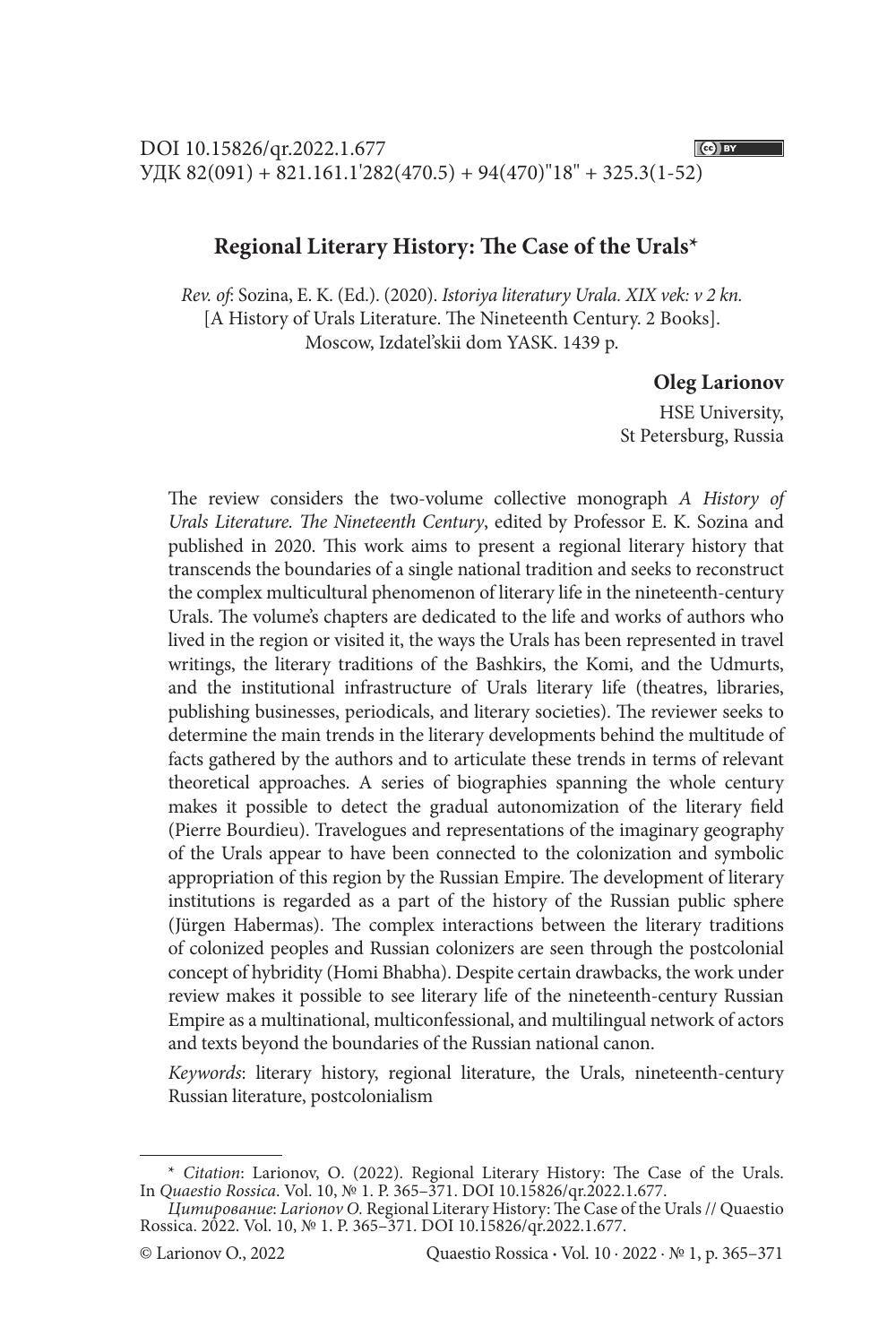В рецензии рассматривается двухтомная коллективная монография под редакцией Е. К. Созиной «История литературы Урала. XIX век», опубликованная в 2020 г. Целями работы являются представление региональной истории литературы, выходящей за пределы одной национальной литературной традиции, и реконструкция сложного мультикультурного феномена литературной жизни на Урале в XIX в. Главы посвящены биографиям и сочинениям авторов, живших в этом регионе или посещавших его; способам изображения Урала в сочинениях путешественников; литературным традициям башкир, коми и удмуртов; инфраструктуре уральской литературной жизни (театры, библиотеки, издательское дело и т. п.). Задача представленной рецензии – вычленить из множества фактов, собранных авторами, главные тренды литературного развития и артикулировать их в терминах релевантных теоретических подходов. Ряд биографий уральских писателей обнаруживает с их помощью процесс постепенной автономизации литературного поля (Пьер Бурдьё). Путевая проза и репрезентации воображаемой географии Урала оказываются связаны с колонизацией и символическим присвоением этого региона Российской империей. Развитие литературных институций рассматривается как часть истории российской публичной сферы (Юрген Хабермас). Сложные взаимоотношения между литературными традициями колонизированных народов и русскими колонизаторами рассматриваются через постколониальное понятие гибридности (Хоми Баба). Несмотря на некоторые недостатки, рецензируемая работа дает возможность увидеть литературную жизнь Российской империи XIX в. как многонациональную, многоконфессиональную и многоязычную сеть акторов и текстов за пределами русского национального литературного канона.

*Ключевые слова*: история литературы, региональная литература, Урал, русская литература XIX в., постколониализм

Since its inception, literary history as conceived by its theorists and practitioners has been intrinsically connected to the idea of the nation. As a result of what Pascale Casanova has termed 'the Herderian revolution', literature became to be seen as the purest emanation of the national spirit and the carrier of cultural identity [Casanova, p. 75–77]. However, according to Hans Robert Jauss, by the second half of the twentieth century, literary history, as a discipline whose aim is 'to represent in the history of literary works the idea of national individuality on its way to itself ', 'has increasingly fallen into disrepute' [Jauss, p. 3]. In the following decades, various approaches to writing literary history have been proposed, with some of them paying much more attention to questions of geography. Thus, in his reflections on European literatures, the highly influential Franco Moretti has sketched 'the spatial model' of literary history, in which 'geography is no longer the speechless onlooker of the —historical deeds of the "European spirit". The European space is not a landscape, not a backdrop of history, but a *component* of it' [Moretti, p. 13]. A similar shift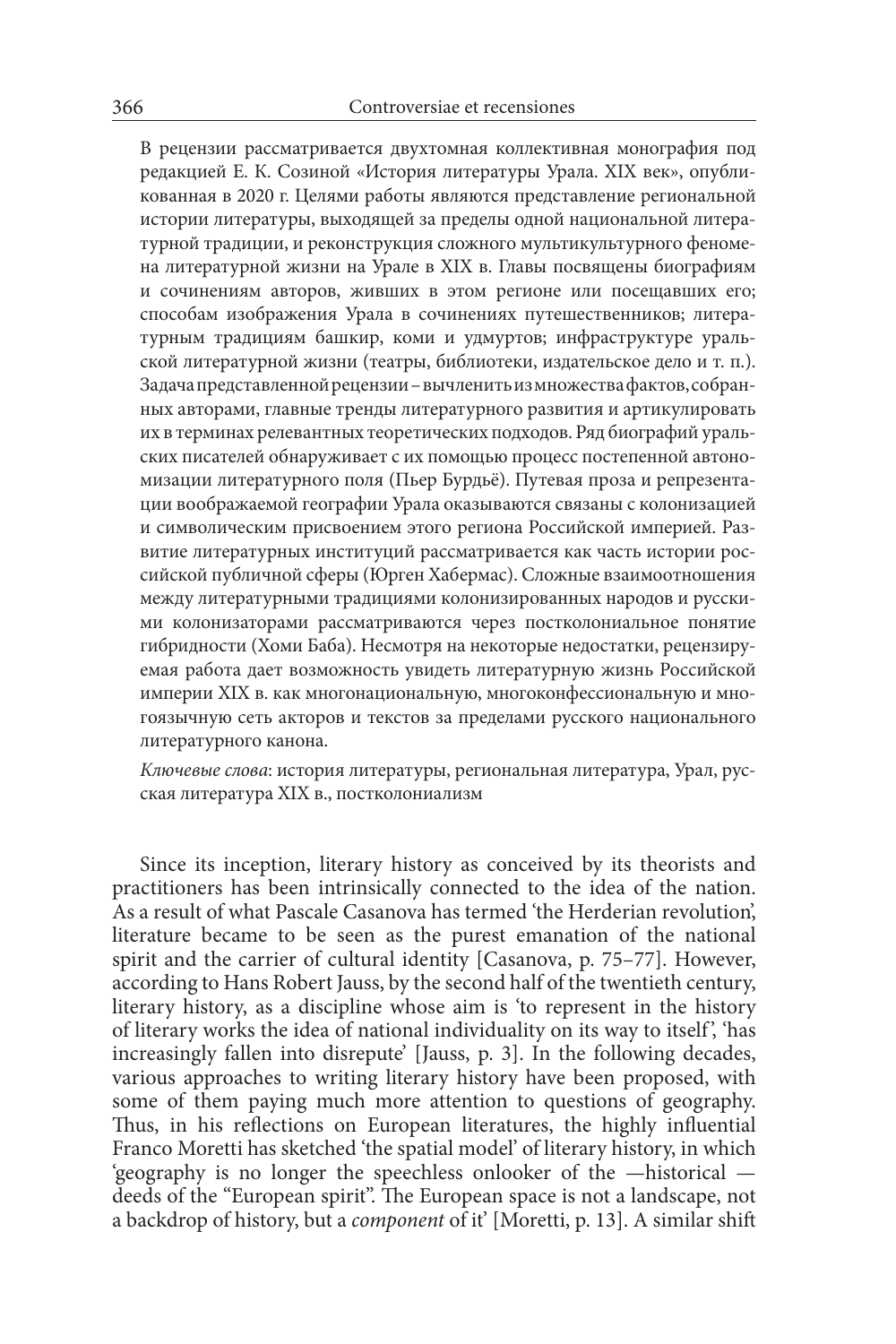of focus from masterpieces of the national literary canon to a huge number

of divergent texts produced in and partly determined by a specific physical and social environment can be found in the ambitious work under review. Published under the aegis of the Institute of History and Archeology of the Urals Branch of the Russian Academy of Sciences and edited by Professor Elena K. Sozina, the two vast volumes of *Istoriia literatury Urala. XIX vek*  include contributions from dozens of scholars with various institutional affiliations and research interests [История литературы Урала. XIX век]. Their cumulative efforts have culminated in a work of astonishing breadth that aims to present a history of the multifaceted literary activities that took place in the huge multicultural Urals region of imperial Russia throughout the nineteenth century. The main premises, theories, and assumptions governing the whole work are outlined in the introduction; the authors are open to a multitude of approaches, including cultural geography, semiotics, postcolonial studies, geopoetics, and others. All these methods and concepts form the backdrop for the subsequent exposition of the facts of literary history. Drawing copiously on a wide range of sources, the authors bring to light the complex networks of writers, genres, media, and institutions that together constituted Urals literature in the period. First of all, this multilayered phenomenon consisted of all the people who lived in, or visited, this territory and wrote, translated, and published literary works. Secondly, the volumes take into account the variety of the ways the physical and cultural geography of the Urals region was studied, represented, imagined, and appropriated in scientific works, travelogues, and fictional writings. Last but not least, the work is not confined within the boundaries of the Russian language and literature; three chapters focus on the literary traditions and innovations of the Bashkirs, the Komi, and the Udmurts, and this attention to the texts of colonized peoples marks a decisive break with the tradition of national literary history discussed above.

Still, the majority of chapters are dedicated to the Russian literature of the Urals region, and the outline of its history forms an overarching structure. The reader becomes acquainted with the lives and works of a multitude of canonical writers (such as A. S. Pushkin and L. N. Tolstoy), as well as minor or outright marginal ones, whose appearance in the volumes depends solely on their physical presence in the space of the Urals, whether lifelong or short-term, voluntary or involuntary (the fifth chapter addresses the fates of exiled authors, from the Decembrists to the Poles to T. G. Shevchenko to revolutionary democrats). Approaching this collection of biographies, mostly concentrated in the first and tenth chapters and spanning the whole century, with the theoretical framework of Pierre Bourdieu, it is possible to determine a general trend here, namely, the gradual formation and autonomization of the literary field [Bourdieu]. Indeed, in the first half of the century in towns like Orenburg and Perm, literary activities were predominantly absorbed by the cultural practices of the elite or performed by teachers in educational institutions as part of or in addition to their duties; fictional texts were read and written in the frameworks of the conspicuous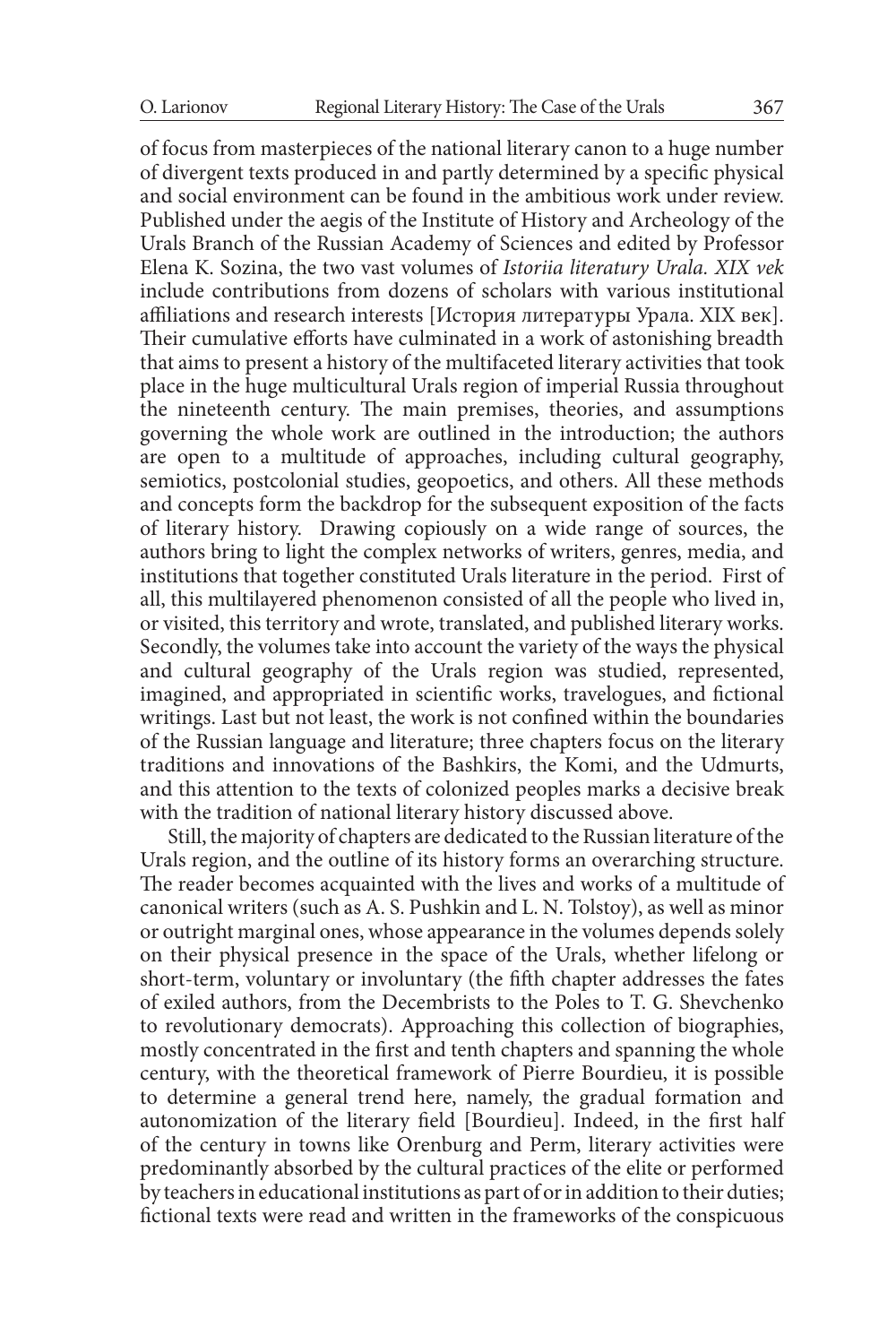consumption of cultural products, amateurish leisure practices, social confrontations via communication (the case of the satirist V. T. Feonov), patron-client relationships, state service, and so on (in all cases literature being more or less subjugated to the heteronomous principle). By the end of the century, however, the literary field was constituted as an autonomous sphere of social life: internally differentiated, governed by its own rules, and offering professional opportunities to its actors.

The interpenetration of fictional literature with other discourses, forms of knowledge, and social practices is one of the major themes in the reviewed work. The Urals was a colonized region whose appropriation by the Russian Empire was conducted both practically and symbolically through the complex networks of power and knowledge. Citing the works of Michel Foucault and Edward Said, the authors of the volumes consider literature as an integral part in this process. The sixth chapter focuses on travel writings in which the Urals region was described. Oscillating between the poles of scrupulous scientific exploration and vivid literary imagination sometimes dependent on the commonplaces of Orientalist discourses, these texts significantly contributed to the creation of the region's imaginary geography. The Urals were transformed from a physical space unknown to the Russians to a cultural space measured, mapped, and invested with meanings; in particular, it became a subject for literature. Visions of the Urals in fictional and non-fictional writings evolved from images of exotic nature to those of something familiar, domesticated yet at the same time locally rooted and specific, a simultaneous expression of both all of Russia and a distinct regional part. According to the authors, this mode of representation was both practiced by and mirrored the position in the literary field of D. N. Mamin-Sibiriak, the Urals author who made it into the Russian literary canon precisely *because* he wrote on local subjects. His life and works are treated extensively in the closing eleventh chapter, which is dedicated exclusively to him and makes him into a symbol of the Urals' successful integration into Russia.

Along with the chapters structured around individual biographies or genres, the volumes also contain three successive chapters focused on institutions and the social history of literature. The seventh chapter follows the development of theatre in the Urals, starting with the amateur serf theaters created at the factories and leading to the emergence of professional companies (at first travelling) and city theatres. In the eighth chapter, the social conditions, practices, and institutional infrastructure of reading and book selling in the second half of the century are reconstructed; its second section, one of the finest achievements of the whole work, contributes to the history of reading by carefully studying individual readers' responses to different texts and authors, thus shifting for a moment the focus from the production to the reception of literature. The history of media is the subject of the ninth chapter, in which the periodicals of the Urals are described. The press here began with state-run 'provincial gazettes' (*gubernskiie vedomosti*) in which initially no fictional literature was allowed; they were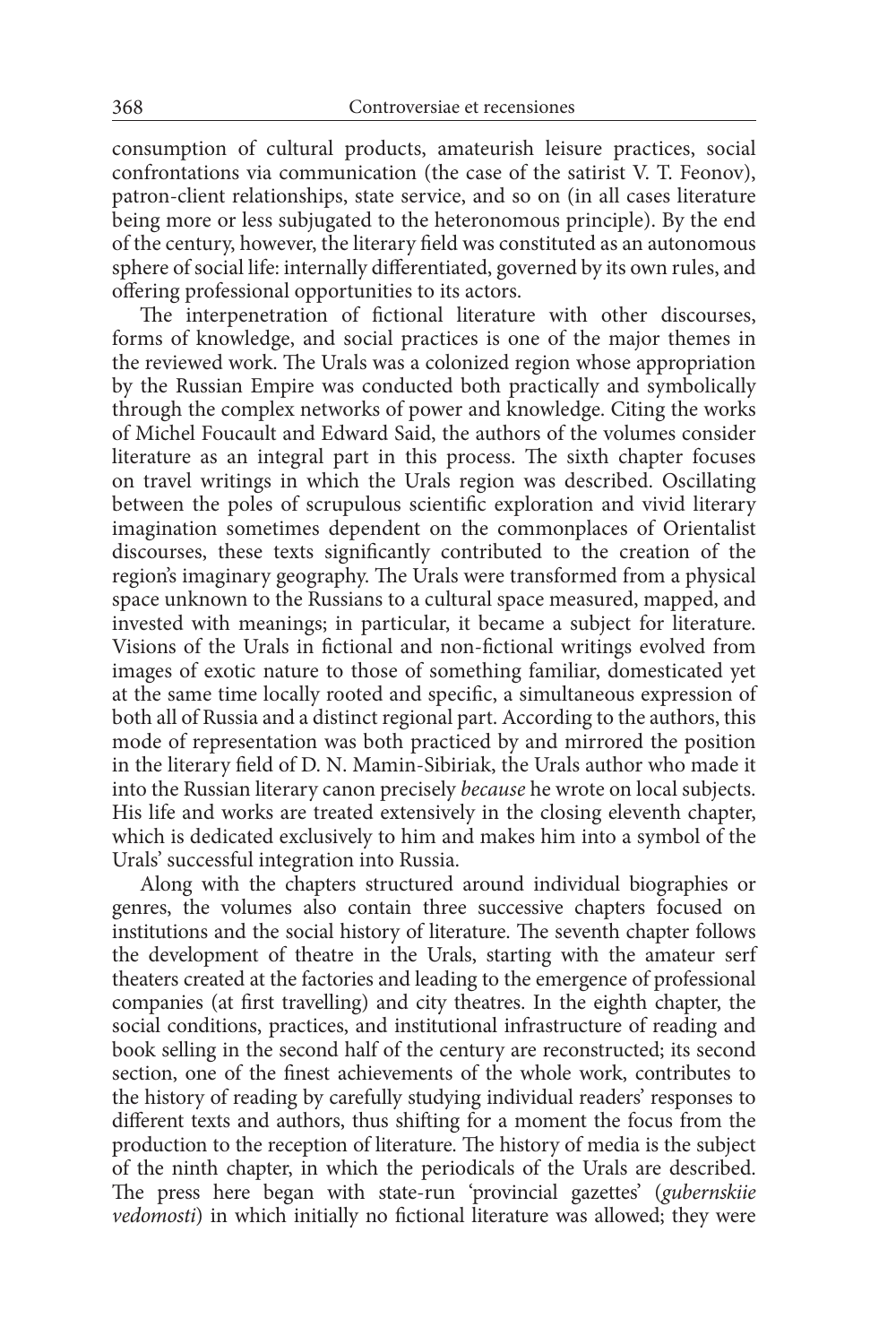followed by church periodicals and, finally, by the private local media, the state being replaced by civil society. The evidence gathered in these chapters corroborates the trend described above — during the nineteenth century, the Urals witnessed the creation of a large-scale literary field with professional writers and journalists, unofficial media and independent theaters, diversified reading public and a system of libraries, developed publishing business and a variety of literary associations. These developments could be interpreted through Jürgen Habermas' concept of the public sphere, recently applied to the institutional history of nineteenth-century Russian literature by Alina Bodrova [Бодрова]; the governmental origins of periodicals, the role of educational institutions in literary life, the flourishing of the literary societies, and other forms of voluntary association all point to complex interplays and interdependencies between the state and society and their ultimate separation in the course of Russia's modernization. What is especially interesting in this process is the fact that state-run institutions and media not only give way to the power of public opinion but also make the latter possible, creating the very communicative structures and models of social interaction by which emancipation from the state takes place.

In nineteenth-century imperial Russia, the literatures of the colonized peoples of the Urals were also rapidly changing. As the second chapter demonstrates, the Bashkirs combined a written literary tradition that was reproduced through a network of Muslim schools stretching beyond the boundaries of the Russian Empire with oral folklore and new secular modes of writing practiced by those who served in educational institutions as a kind of mediators between their own culture and that of the colonizers. As for the Komi, who were baptized and provided with writing by the Russians, their written literary tradition had, since the beginning, been informed by a colonizing impulse that worked through the translations of religious and educational texts. According to the remarkably lucid and informative third chapter, Russian attempts to assimilate the Komi people through the inculcation of Orthodoxy in the Komi language contributed to the emergence of an educated stratum of Komi society and a new secular literature. Somewhat similar processes took place in Udmurtia, as described in the fourth chapter. Here the literary language was also formed through the translations of Christian texts: the institutional foundation of modernization was the school system in which the lessons were held in the native language of the students. All these examples of cross-cultural interactions bring to mind the works of the postcolonial theorist Homi Bhabha (unlike Said, he is never mentioned in the reviewed volumes), who argued that 'hierarchical claims to the inherent originality or 'purity' of cultures are untenable' [Bhabha, p. 37]; instead of self-enclosed entities isolated one from another, there exists a fundamental hybridity and interpenetration between the colonizers and the colonized.

Arguably the most striking example of the hybrid identity generated by the Urals was the writer T. S. Beliaev, who authored the tale *Kuz-Kurpiach*  published in 1812. Written in Russian, this text is based on a Bashkir heroic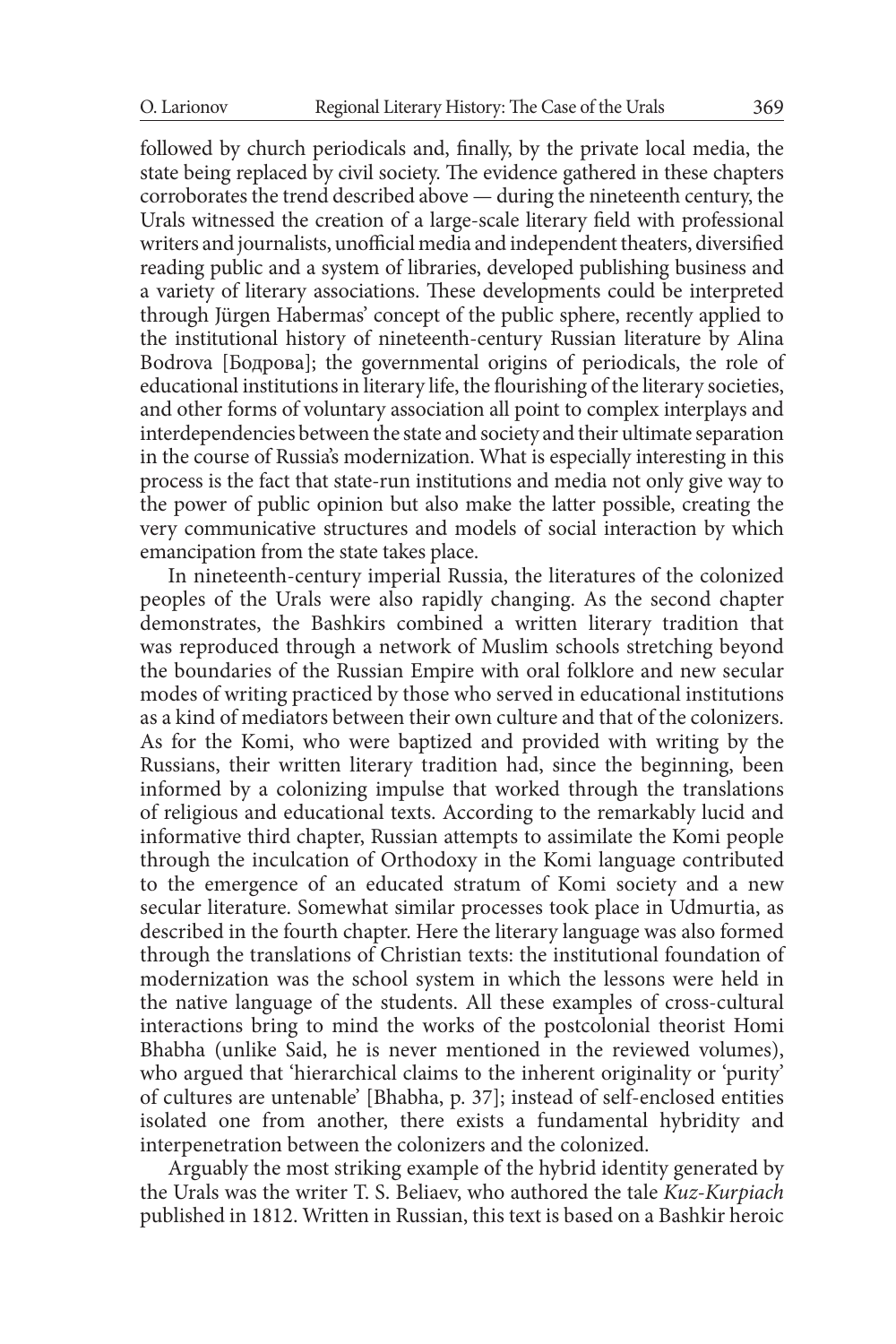epic; employing an 'Oriental' style, it also has fragments modeled after Russian folklore. 'Appropriation' of the 'popular culture' by the privileged print culture, to use the terms of Roger Chartier [Chartier, p. 89–90], or an exercise of colonial power, it was actually written by a serf and published by his master N. I. Timashev, whose ancestors were Tatars and who followed some traditions of the Bashkirs. In this case, all the stable categories (orality and literacy, elitist and popular, national and colonial, domination and appropriation, etc.) come into a complex interplay with each other, giving a picture far more nuanced than those of traditional literary histories. What is more, it becomes obvious that it is simply impossible to write a 'pure' history of national literature, because in literary history there are no strict boundaries and everything is hybrid.

Of course, the work under review also has certain drawbacks. While there are several theoretically-charged chapters, generally there is a lack of conceptualization. One can reasonably object to the tendency to downplay the coercive nature of the Russian colonialism and to outmoded Soviet language in the description of Bashkir literature in terms of 'enlightenment' and 'progress' (*peredovoi avtor*, etc.). Finally, the methodological pluralism of the introduction is not far away from an eclecticism in which conflicting methods are seamlessly mixed. Nevertheless, the overall significance of this thought-provoking and unconventional work is beyond question. By shifting away from the narrow realms of the national literary canon and by introducing regional geography as an active component in literary history, the authors have brought into being quite a unique work, one in which there is a place for the social history of literature, the history of reading, and postcolonial optics; for serfs, women writers, and a queer person (N. A. Durova/Aleksandrov); for people of many confessions, nationalities, and social classes; and for printed, written, and orally transmitted texts in many languages. One hopes that this vision of the nineteenthcentury Russian Empire will provide directions for a lot of future studies of that period's literature.

## Список литературы

*Бодрова А. С.* Литературные общества в России первой половины XIX века: проблемы междисциплинарного описания // Рус. лит. 2021. № 1. С. 5–18. DOI 10.31860/0131-6095-2021-1-5-18.

История литературы Урала. XIX век : в 2 кн. М. : Изд. дом ЯСК, 2020. 1439 с.

*Bhabha H. K.* The Location of Culture. L. ; N. Y. : Routledge, 1994. XIII, 285 p.

*Bourdieu P.* The Rules of Art : Genesis and Structure of the Literary Field / transl. by S. Emanuel. Stanford : Stanford Univ. Press, 1996. XX, 408 p.

*Casanova P.* The World Republic of Letters / transl. by M. D. DeBevoise. Cambridge; L. : Harvard Univ. Press, 2004. XIII, 420 p.

*Chartier R.* Forms and Meanings : Texts, Performances, and Audiences from Codex to Computer. Philadelphia : Univ. of Pennsylvania Press, 1995. VII, 128 p.

*Jauss H. R.* Toward an Aesthetic of Reception / transl. by T. Bahti. Minneapolis : Univ. of Minnesota Press, 1982. XXIX, 231 p.

*Moretti F. Distant Reading. L.*; N.Y.: Verso, 2013. 244 p.